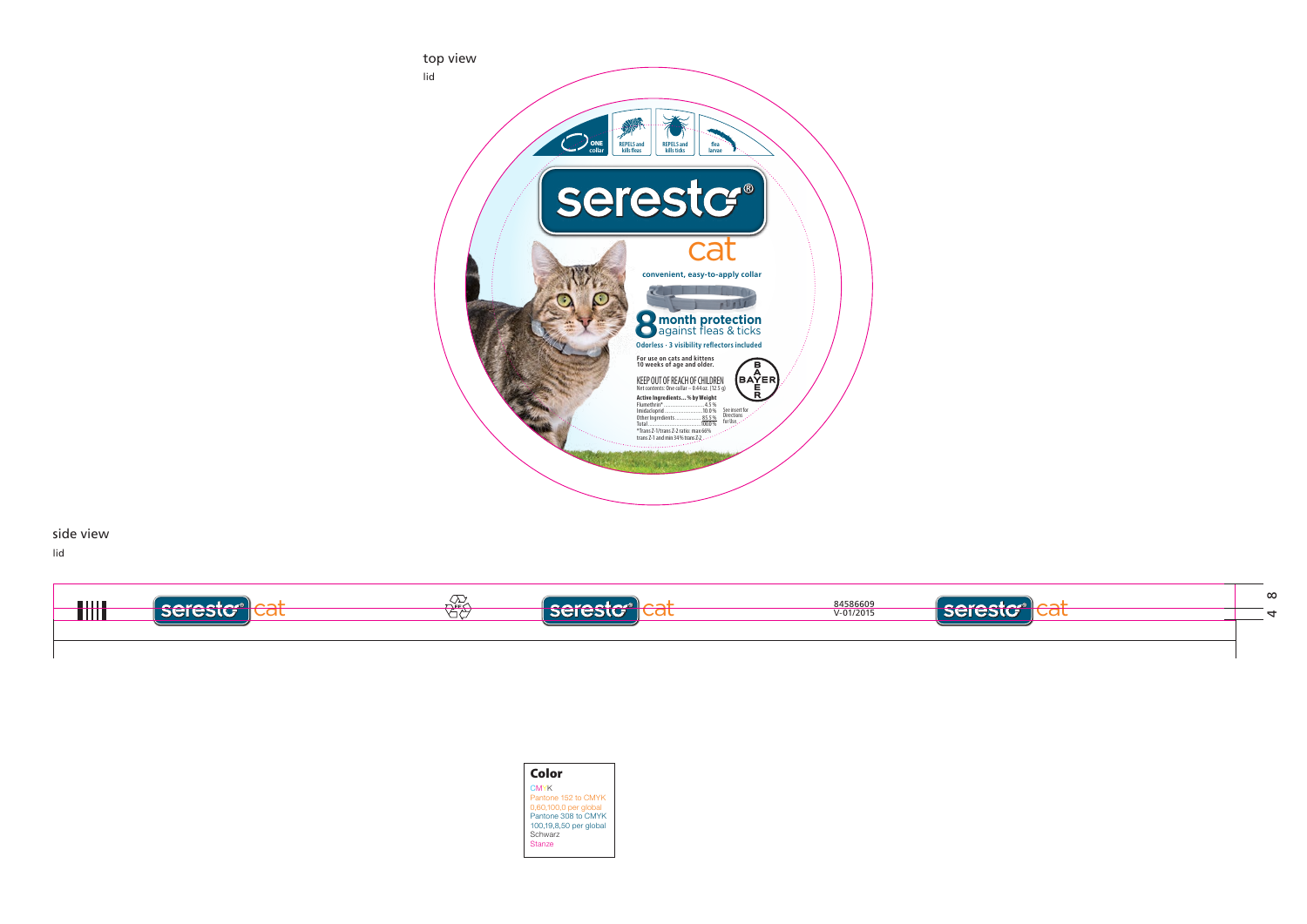

## Color

**CMYK** Pantone 308 to CMYK 100,19,8,50 per global **Schwarz** Stanze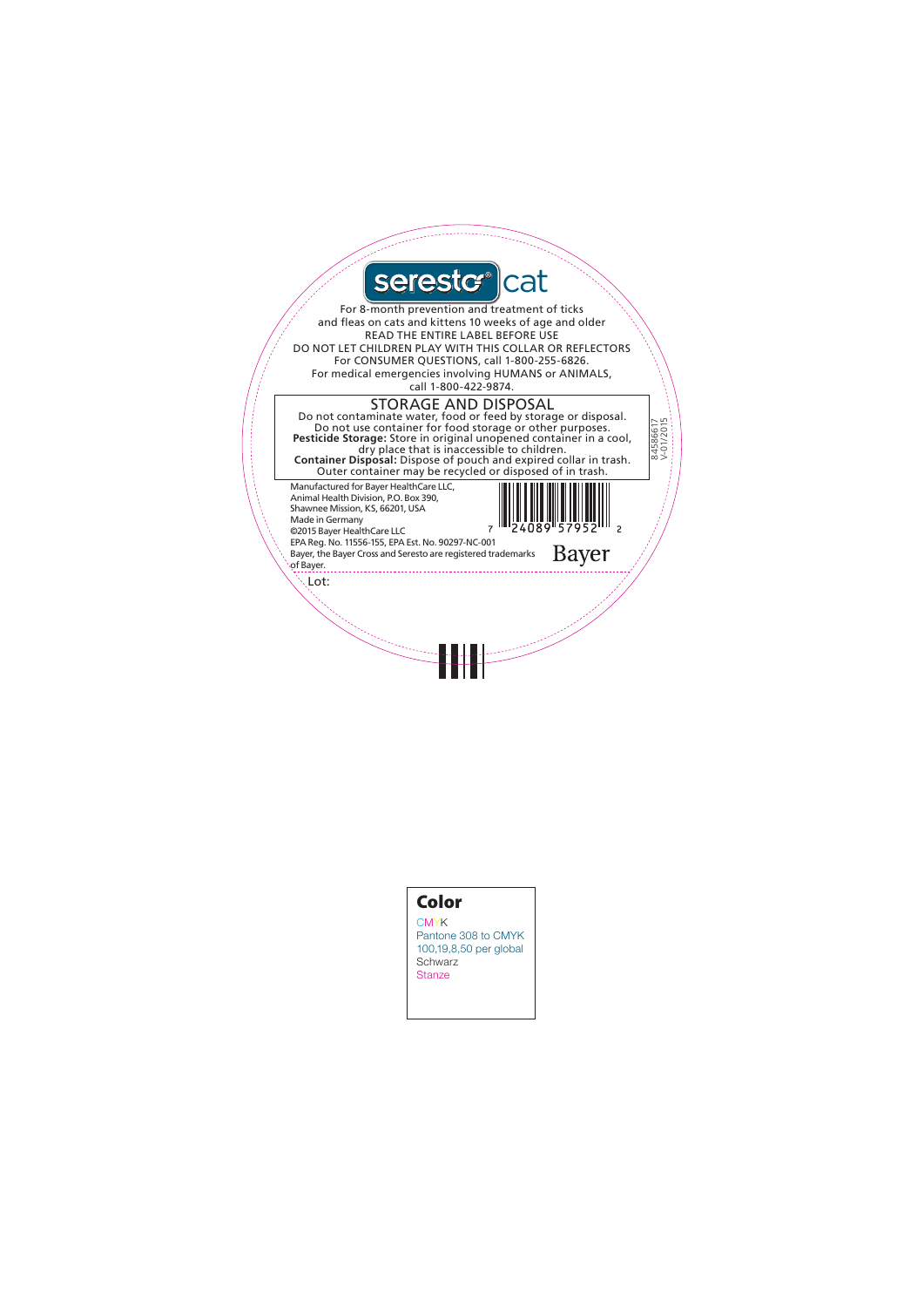

| ), KG<br>- 40599 Düsseldorf<br>--0 - Fax: -410<br>49-0<br>≑ ສ<br>GmbH &<br>r Steele<br>0211/74<br>021<br>횱<br>$\frac{5}{2}$ | PM no.:                                              | 81081050                 |                     | For questions call                         |      |
|-----------------------------------------------------------------------------------------------------------------------------|------------------------------------------------------|--------------------------|---------------------|--------------------------------------------|------|
|                                                                                                                             | CR no:<br>Format:<br>Font size:<br>Drawing no.: 2173 | 010443<br>250 mm<br>8 pt |                     | Technology:<br>phone: +49 431 3820         | .128 |
|                                                                                                                             | Colours:<br>Schwarz<br><b>Stanze</b>                 |                          | Operator ID:<br>AG  | Text + Presentation:<br>phone: +49 2173 38 |      |
|                                                                                                                             |                                                      |                          | Version no.:<br>3   |                                            |      |
|                                                                                                                             |                                                      |                          | Date:<br>22.06.2012 |                                            |      |
| THIS PROOF IS NOT A TRUE REPRESENTATION OF THE FINAL COLOURS THAT WILL BE PRINTED                                           |                                                      |                          |                     |                                            |      |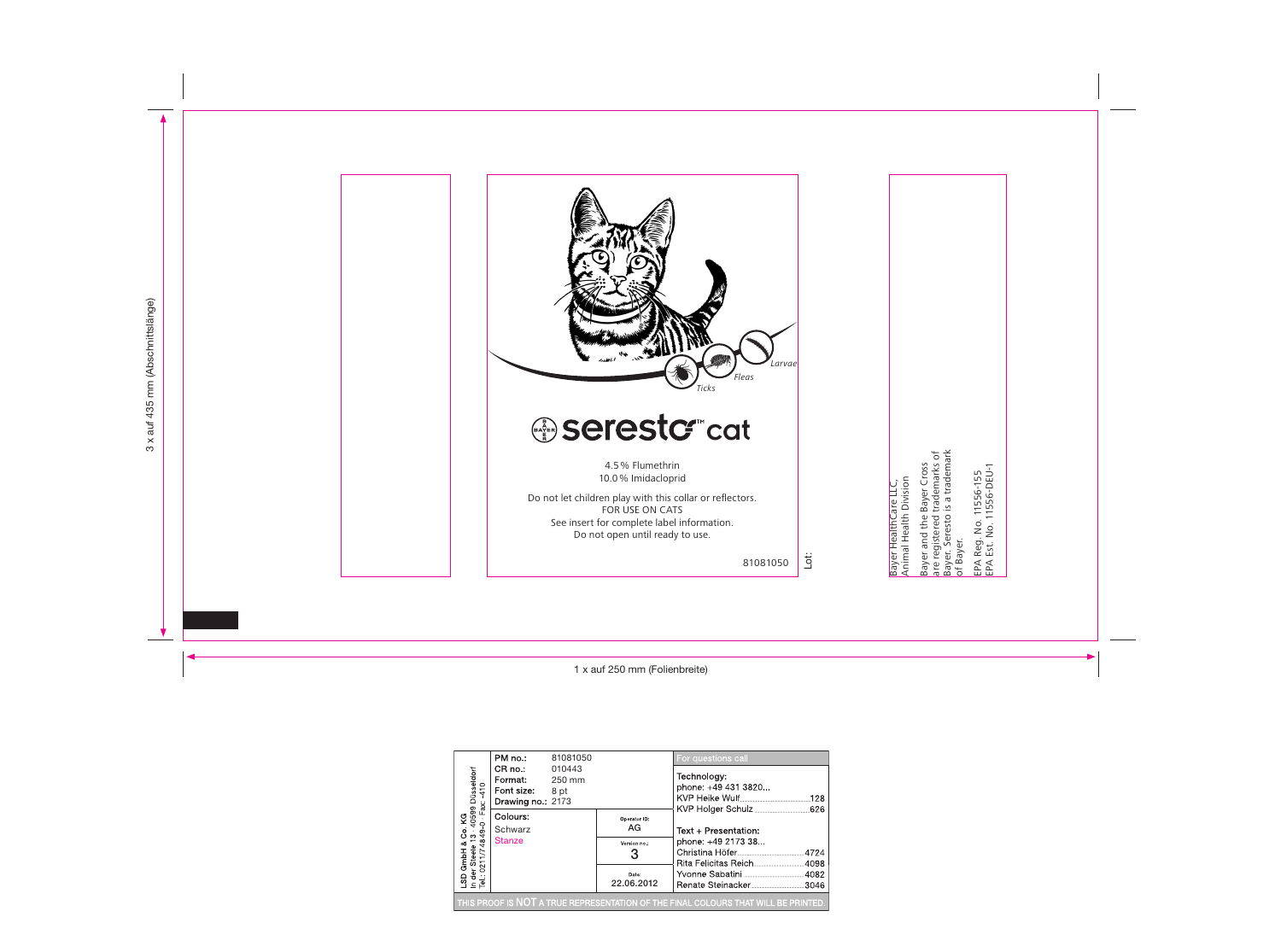

|                                                                                                                                                                                       | PM no.:<br>81080984                                                     |                     | For questions call                                           | Color                                            |  |  |
|---------------------------------------------------------------------------------------------------------------------------------------------------------------------------------------|-------------------------------------------------------------------------|---------------------|--------------------------------------------------------------|--------------------------------------------------|--|--|
| 40599 Düsseldorf<br>·0 · Fax: -410<br>Co.KG<br>$\frac{1}{2}$<br>ax:<br>త<br>GmbH<br>$\frac{3}{9}$ $\frac{4}{9}$<br>$\frac{8}{4}$<br>teele<br>11/74<br>$\overline{\mathcal{L}}$<br>đer | CR no.:<br>010443<br>Format:<br>Font size:<br>7 pt<br>Drawing no.: 2348 | 45 x 45 mm          | Technology:<br>phone: +49 431 3820<br>KVP Tanja Bernsdorf128 | <b>CMYK</b><br>Pantone <sup>®</sup><br>0,60,100, |  |  |
|                                                                                                                                                                                       | Colours:<br><b>CMYK</b>                                                 | Operator ID:<br>AG  | Text + Presentation:<br>phone: +49 2173 38                   | Pantone:<br>100, 19.8,<br>Schwarz                |  |  |
|                                                                                                                                                                                       | Pantone 152 C<br>Pantone 308 C<br><b>Stanze</b>                         | Version no.:        |                                                              | <b>Stanze</b>                                    |  |  |
|                                                                                                                                                                                       |                                                                         | Date:<br>19.06.2012 |                                                              |                                                  |  |  |
| THIS PROOF IS NOT A TRUE REPRESENTATION OF THE FINAL COLOURS THAT WILL BE PRINTED.                                                                                                    |                                                                         |                     |                                                              |                                                  |  |  |

**MYK** antone 152 to CMYK 0,60,100,0 per global antone 308 to CMYK 00,19,8,50 per global chwarz anze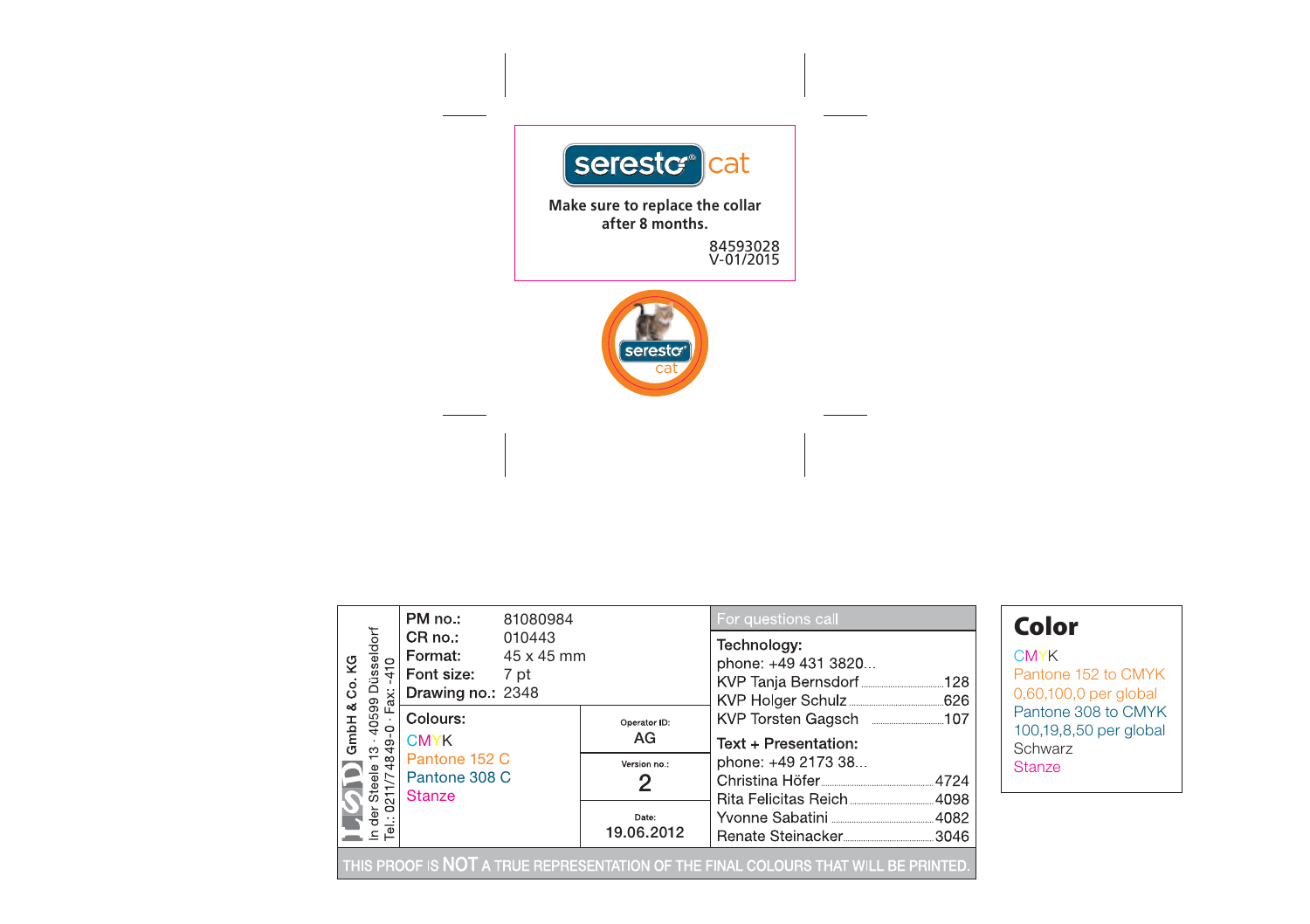

For 8-month prevention and treatment of fleas and ticks on cats and kittens 10 weeks of age and older.

- REPELS AND kills fleas and ticks.
- Repels and kills ticks for 8 months, including Deer ticks (vector of Lyme disease and anaplasmosis),





- ehrlichiosis), Brown dog ticks (vector of ehrlichiosis, anaplasmosis, babesiosis, and Rocky Mountain spotted fever), and Lone Star ticks
- (vector of cytauxzoonosis and ehrlichiosis). • Prevents tick infestations within 48 hours after application.
- • Quickly kills fleas on cats within 24 hours and continues to prevent infestations for 8 months.



- $\bullet$  Treatment with Seresto kills fleas that may vector bartonellosis *(Bartonella henselae)*, tapeworm infections
- *(Dipylidium caninum)*, feline infectious anemia *(Mycoplasma* spp*.)*, and rickettsiosis *(Rickettsia felis)*.
- • Re-infesting fleas are killed within 2 hours with protection against further flea infestation lasting 8 months.
- $\bullet\,$  Kills and repels fleas before they lay eggs.
- • Seresto aids in the control of flea larvae in the cat's surroundings following contact
- with <sup>a</sup> Seresto-treated cat. Bayer Polymer Matrix ensures that both active ingredients are continuously released in low concentrations.



- • Make sure to replace the collar after 8 months
- for year-round flea and tick prevention. Light reflectors for added visibility in the evening and at night.

| <b>Active Ingredients:</b> | % by Weight |
|----------------------------|-------------|
|                            |             |
|                            |             |
|                            |             |
|                            |             |

\* Trans Z-1/trans Z-2 ratio: max 66% trans Z-1 and min 34 % trans Z-2

READ THE ENTIRE LABEL BEFORE USE DO NOT OPEN UNTIL READY TO USE DO NOT LET CHILDREN PLAY WITH THIS COLLAR OR REFLECTORS

#### KEEP OUT OF REACH OF CHILDREN CHOKING HAZARD – CONTAINS SMALLPARTS

# **HOT LINE NUMBER**

Have the product container or label with you when calling <sup>a</sup> poison control center or doctor, or going for treatment.

- • For CONSUMER QUESTIONS, call 1-800-255-6826.
- • For medical emergencies involving HUMANS or ANIMALS, call 1-800-422-9874

### PRODUCT INFORMATION

Kills fleas which may cause flea allergy dermatitis (FAD) or flea bite hypersensitivity (FBH).

Seresto kills existing fleas on cats within 24 hours. Reinfesting fleas are killed within 2 hours with protection against further flea infestation lasting eight (8) months. Pre-existing pupae in the environment may continue to emerge for six (6) weeks or longer depending upon the climatic conditions. Seresto aids in control of flea larvae in the cat's surroundings following contact with <sup>a</sup> Seresto-treated cat.

Ticks already on the cat prior to treatment may not be killed immediately after collar application and may remain attached and visible. At the time of application remove ticks already on the cat. The prevention of infestations with new ticks starts within 48 hours after application of the collar.

Re-infesting ticks are repelled and/or killed as quickly as 6 hours.

Seresto is water-resistant and remains effective following <sup>a</sup> shampoo treatment or after exposure to rain or sunlight. Under normal conditions, effectiveness lasts for 8 months. In order to maintain an eight-month duration, cats must not be bathed more than once per month.

Occasionally scratching may be observed in animals that are not used to wearing collars in the first few days after fitting. Ensure that the collar is not fitted too tightly. Slight hair loss and mild skin reactions due to the mechanical irritation of the collar may occur at the application site which usually recover within 1 or 2 weeks without the need for collar removal. For further guidance regarding individual animal sensitivities, see information below.

In case of loss of collar, <sup>a</sup> new collar may be applied immediately. Do not attach <sup>a</sup> leash to the collar as this may cause breakage.

**Keep the collar in the bag and in the outer packaging until use.** As with any pesticide product, do not allow small children to play with the collar or reflectors, or to put them into their mouths. Avoid contact with eyes, skin or clothing. Wash thoroughly with soap and cold water after fitting the collar. People with sensitivity reactions to the ingredients of the collar should avoid contact with the collar. Choking hazard. Contains small parts. Do not place collar or reflectors in mouth. Not intended for use on humans.



**For external use on cats only. Do not use on other animals.** Do not use on kittens under ten weeks of age. Do not get this product in cat's eyes or mouth. As with any product, consult your veterinarian before using this product on debilitated, aged, breeding, pregnant, or nursing animals. Individual sensitivities, while rare, may occur after using ANY pesticide product for pets. Rarely, mild application site reactions may occur, such as scratching, redness and hair loss, which usually recover within 1 to 2 weeks without the need for collar removal. In some cases, temporary collar removal and bathing may be recommended until symptoms have disappeared. In very rare cases, application site reactions such as dermatitis, inflammation, eczema or lesions may occur. In these instances, collar removal is recommended. If signs persist, or become more severe, consult a veterinarian immediately.